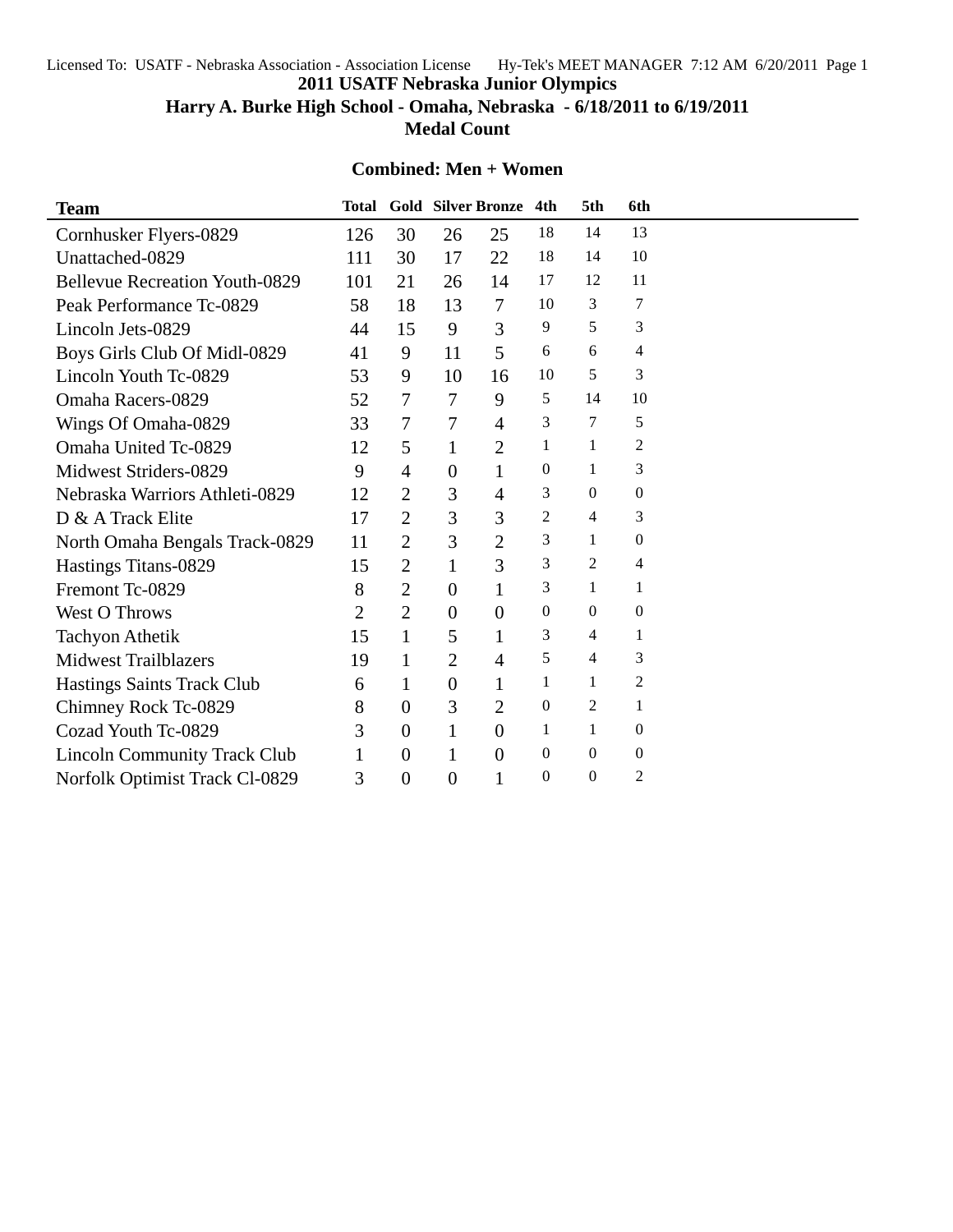Licensed To: USATF - Nebraska Association - Association License Hy-Tek's MEET MANAGER 7:12 AM 6/20/2011 Page 2

**2011 USATF Nebraska Junior Olympics**

**Harry A. Burke High School - Omaha, Nebraska - 6/18/2011 to 6/19/2011**

**Medal Count**

## **Men**

| <b>Team</b>                           | <b>Total</b>   |                |                          | <b>Gold Silver Bronze</b> | 4th      | 5th          | 6th            |  |
|---------------------------------------|----------------|----------------|--------------------------|---------------------------|----------|--------------|----------------|--|
| <b>Bellevue Recreation Youth-0829</b> | 52             | 17             | 12                       | 3                         | 10       | 5            | 5              |  |
| Unattached-0829                       | 63             | 16             | 10                       | 13                        | 9        | 7            | 8              |  |
| Lincoln Jets-0829                     | 30             | 12             | $\overline{4}$           | 3                         | 5        | 4            | 2              |  |
| Peak Performance Tc-0829              | 30             | 9              | $\overline{\mathcal{L}}$ | $\overline{4}$            | 7        | 1            | 2              |  |
| Cornhusker Flyers-0829                | 51             | 8              | 13                       | 10                        | 9        | 6            | 5              |  |
| <b>Omaha Racers-0829</b>              | 35             | 6              | 5                        | 7                         | 2        | 8            | 7              |  |
| Boys Girls Club Of Midl-0829          | 18             | 5              | 5                        | 3                         | 1        | 4            | $\overline{0}$ |  |
| Wings Of Omaha-0829                   | 18             | $\overline{2}$ | 4                        | 3                         | 1        | 4            | 4              |  |
| D & A Track Elite                     | 17             | 2              | 3                        | 3                         | 2        | 4            | 3              |  |
| Omaha United Tc-0829                  | 3              | 2              | 1                        | $\theta$                  | $\theta$ | $\theta$     | $\overline{0}$ |  |
| Fremont Tc-0829                       | 8              | $\overline{2}$ | 0                        | 1                         | 3        | 1            |                |  |
| <b>Tachyon Athetik</b>                | 14             | 1              | 5                        | 1                         | 2        | 4            |                |  |
| Lincoln Youth Tc-0829                 | 21             | 1              | 3                        | 10                        | 6        | 1            | $\overline{0}$ |  |
| <b>Midwest Trailblazers</b>           | 12             | 1              | 2                        | 3                         | 1        | 4            |                |  |
| Hastings Titans-0829                  | 9              |                | 0                        | $\overline{2}$            | 2        | $\Omega$     | 4              |  |
| North Omaha Bengals Track-0829        | $\overline{4}$ | 1              | 0                        |                           | 2        | $\theta$     | $\overline{0}$ |  |
| Nebraska Warriors Athleti-0829        | 7              | $\overline{0}$ | $\overline{2}$           | $\overline{2}$            | 3        | $\theta$     | $\theta$       |  |
| Chimney Rock Tc-0829                  | 2              | $\theta$       | 1                        | $\theta$                  | $\theta$ | $\Omega$     |                |  |
| Norfolk Optimist Track Cl-0829        | 3              | $\theta$       | 0                        | 1                         | $\theta$ | $\theta$     | 2              |  |
| Midwest Striders-0829                 |                | $\theta$       | $\boldsymbol{0}$         | $\overline{0}$            | $\theta$ | $\mathbf{0}$ |                |  |